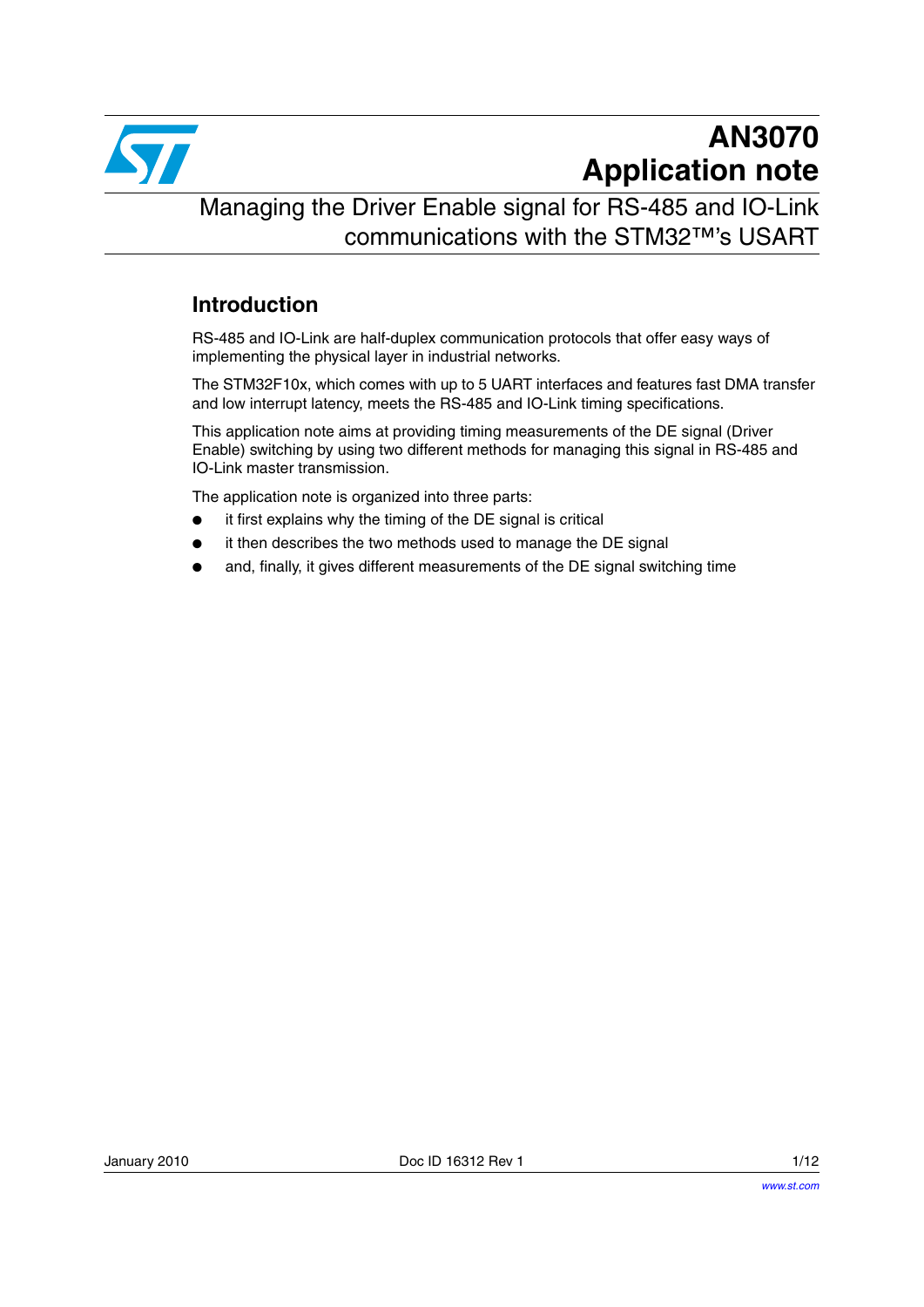## **Contents**

| 1              |                                                  |       |                                                                  |
|----------------|--------------------------------------------------|-------|------------------------------------------------------------------|
| $\overline{2}$ |                                                  |       | Description of the methods used to manage the DE signal  6       |
|                | 2.1                                              |       |                                                                  |
|                | 2.2                                              |       |                                                                  |
| 3              | Measuring the DE signal switching time using the |       |                                                                  |
|                | 3.1                                              |       |                                                                  |
|                |                                                  | 3.1.1 | Measuring the DE signal switching time using the DMA interrupt   |
|                |                                                  | 3.1.2 | Measuring the DE signal switching time using the USART interrupt |
| 4              |                                                  |       |                                                                  |
| 5              |                                                  |       |                                                                  |

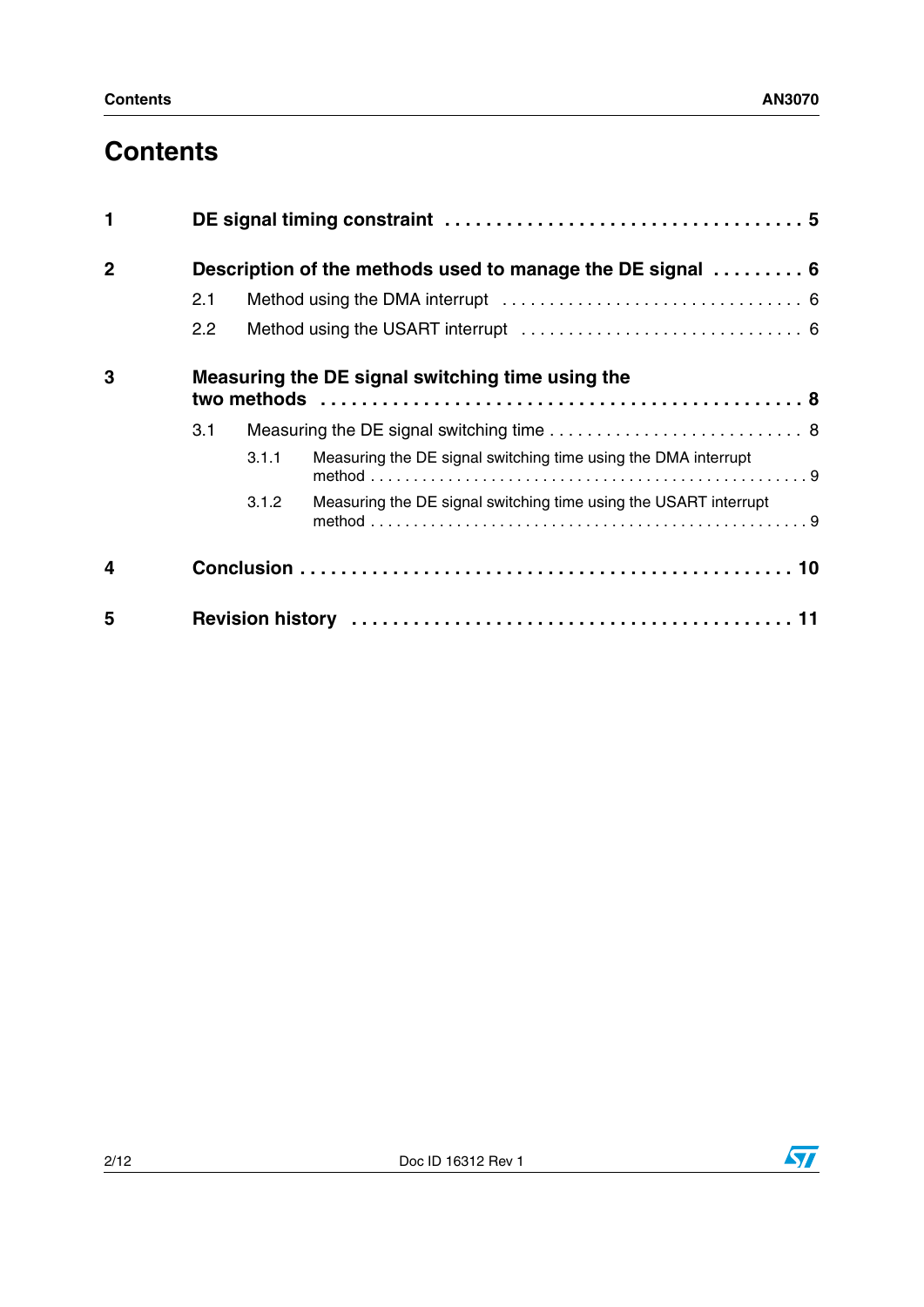# **List of tables**

| Table 1. |  |
|----------|--|
| Table 2. |  |
| Table 3. |  |
| Table 4. |  |
| Table 5. |  |

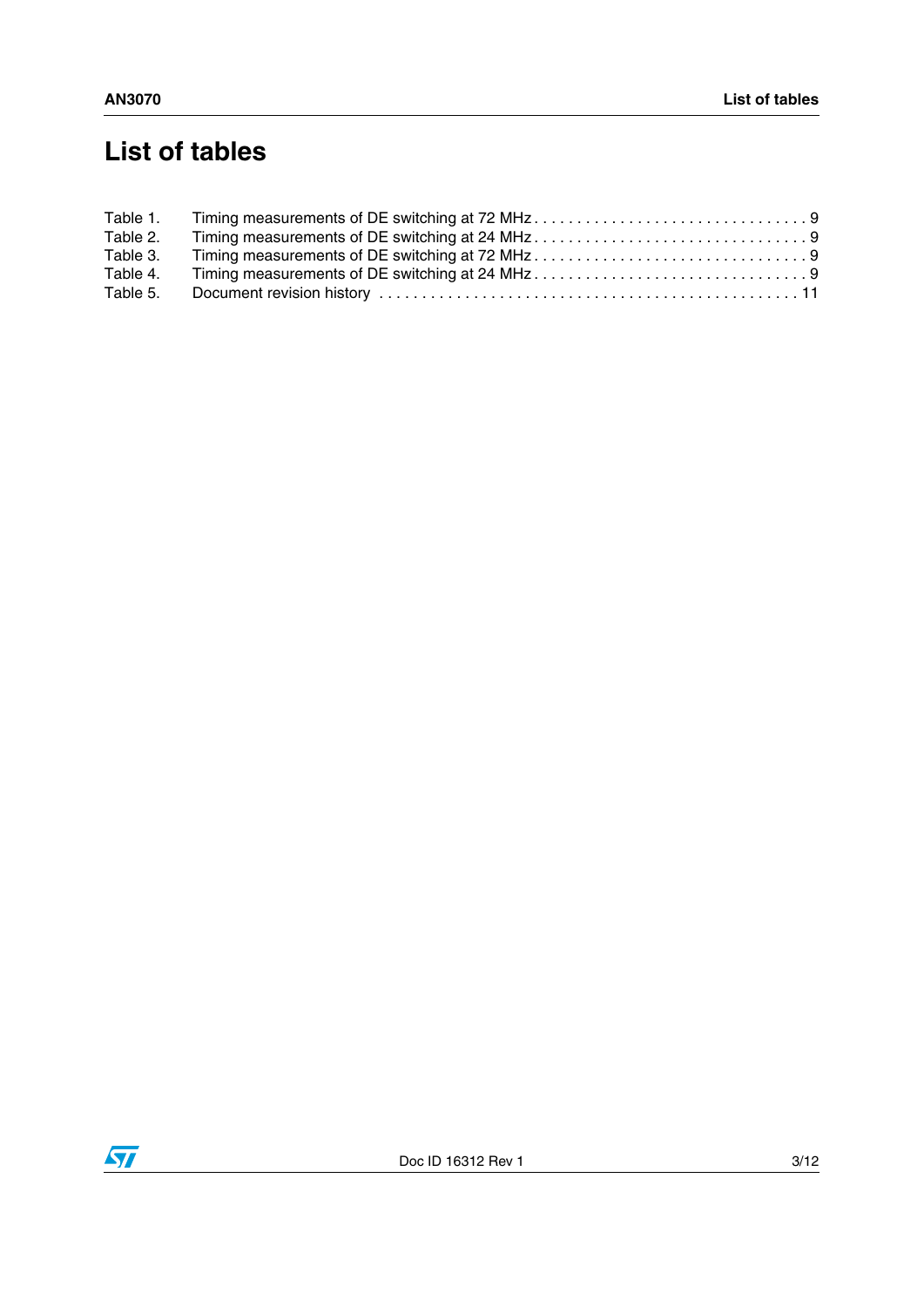# **List of figures**

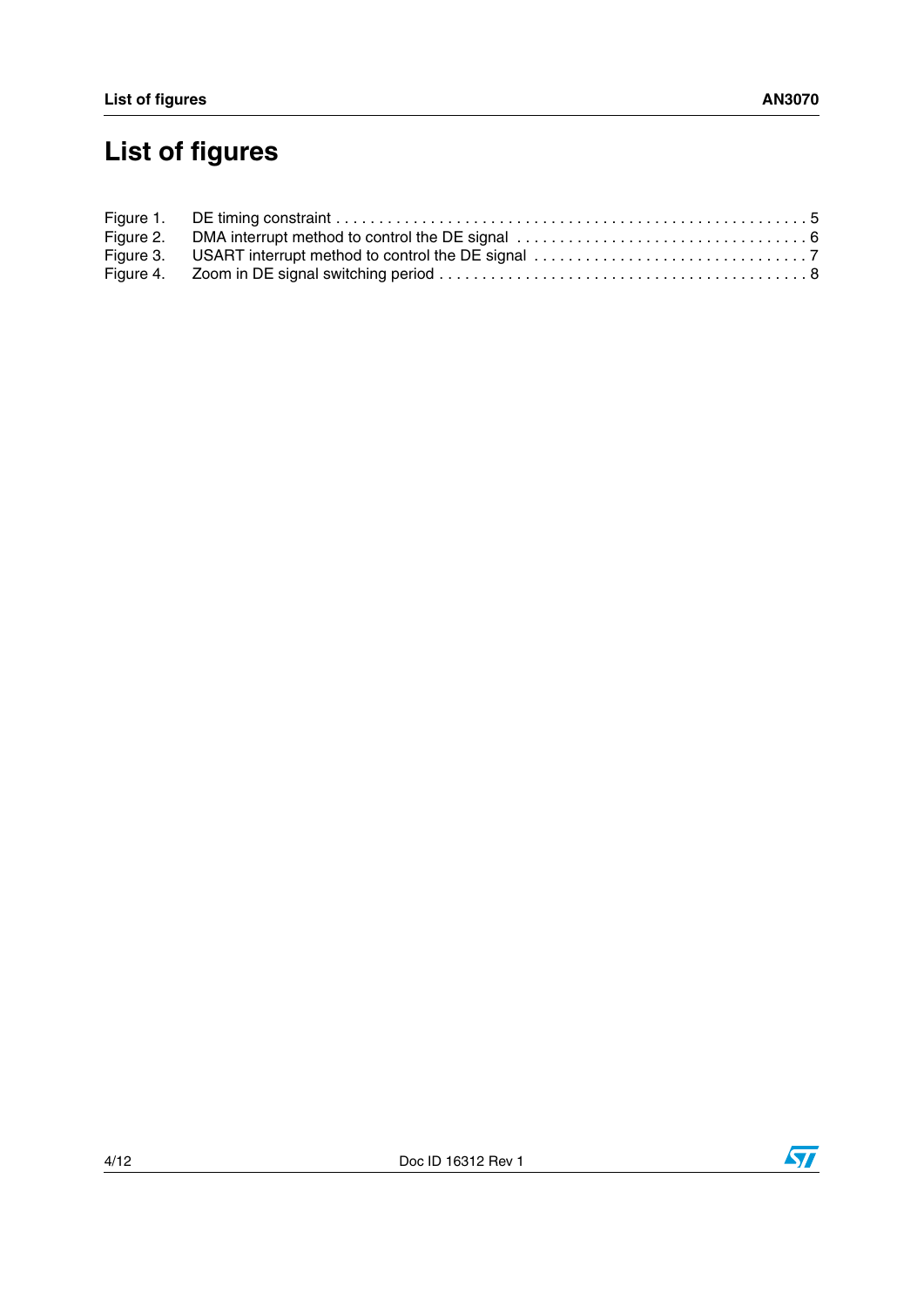## <span id="page-4-0"></span>**1 DE signal timing constraint**

For serial half-duplex communication protocols like RS-485 & IO-Link, the master needs to generate a direction signal to control the transceiver (PHY). This signal informs the PHY if it must act in send or receive mode.

The timing of this control is critical, especially when switching from the send to the receive mode, as the application has to make sure that the device is in reception mode before data are sent by the other entity.

The master has to free the Tx/Rx line in no more than a bit time, otherwise there is a collision with the slave response. So the DE signal has to switch from high to low level within the bit time that follows the last bit of the last byte sent by the master.

<span id="page-4-1"></span>**Figure 1. DE timing constraint**



The master should be able to guarantee the timing of the DE signal (imposed by the RS-485 & IO-Link specifications). The DE signal is managed by a GPIO.

Note that in this application note, the DE signal is emulated by GPIO port C pin 6 (PC6), however any GPIO could be used.

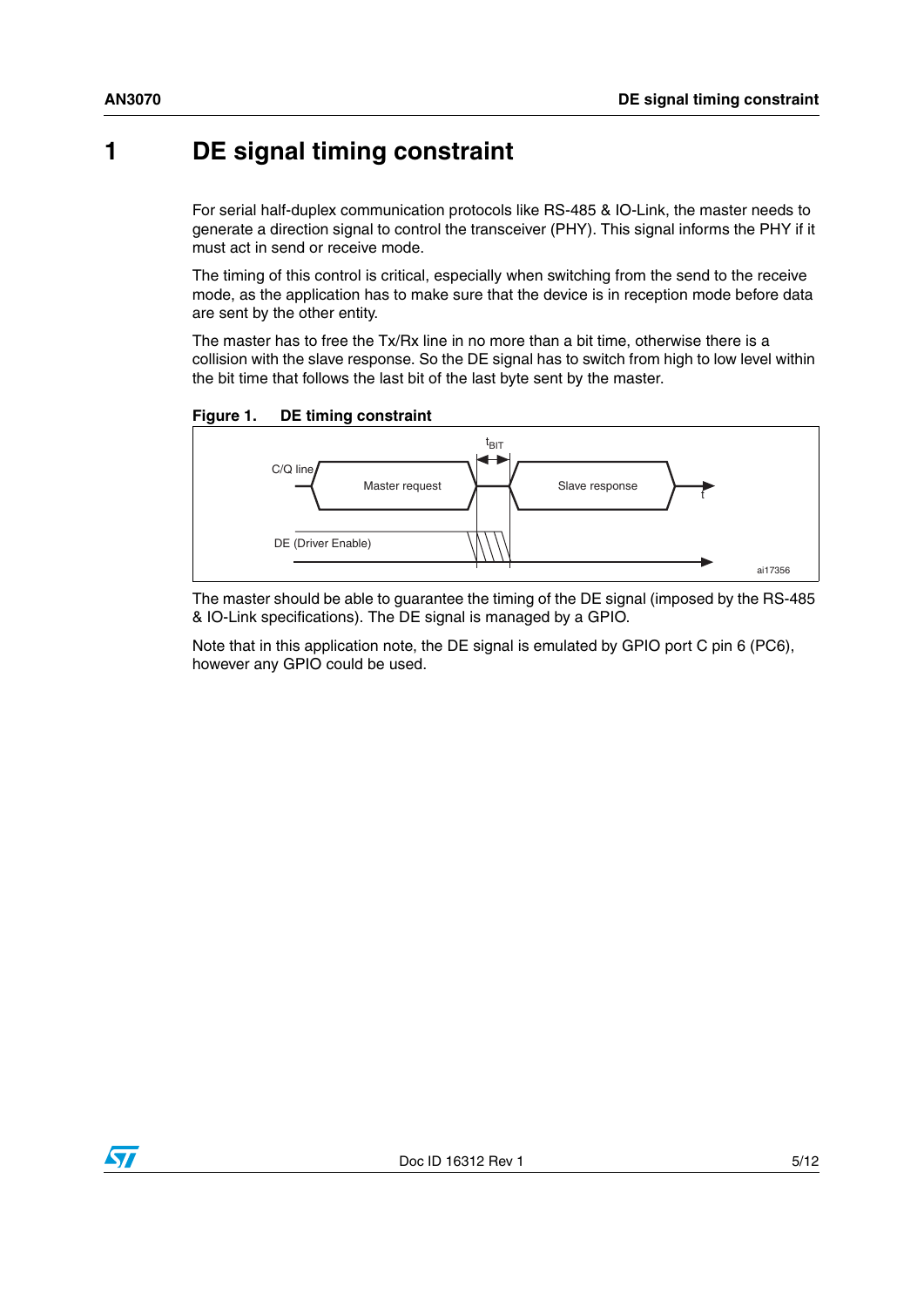## <span id="page-5-0"></span>**2 Description of the methods used to manage the DE signal**

The purpose of this section is to provide two methods to control the DE signal and switch between the USART send and receive modes.

The first method uses two interrupts: the transmit complete interrupt of the DMA and the transmit complete interrupt of the USART.

The second method uses two USART interrupts: the transmit complete interrupt and the transmit buffer empty interrupt.

### <span id="page-5-1"></span>**2.1 Method using the DMA interrupt**

In this method, the DMA manages the data buffer transmission entirely. It continuously sends the data buffer to the USART data register until the DMA counter reaches 0. When the DMA transmit complete interrupt occurs, the USART transmit complete interrupt is enabled. In this interrupt, the DE pin is driven low.

The DE signal goes high just before the DMA transfer is enabled.

*[Figure 2](#page-5-3)* shows an example of management of the DE signal by using the DMA transmit complete interrupt.



#### <span id="page-5-3"></span>**Figure 2. DMA interrupt method to control the DE signal**

### <span id="page-5-2"></span>**2.2 Method using the USART interrupt**

The transmit complete interrupt of the USART is used to drive low the DE pin, and so inform the slave to send its response. The transmit data register empty interrupt is also used to drive this pin high to inform that the master is to send data to the slave. *[Figure 3](#page-6-0)* shows an example of the DE signal management using the USART interrupts.

The DE pin is pulled high before the first byte is sent. It is driven low after the last bit of the last byte is sent. This is done by enabling the TC interrupt during the last byte transmission. The next occurrence of the transmit complete interrupt drives the DE pin low.

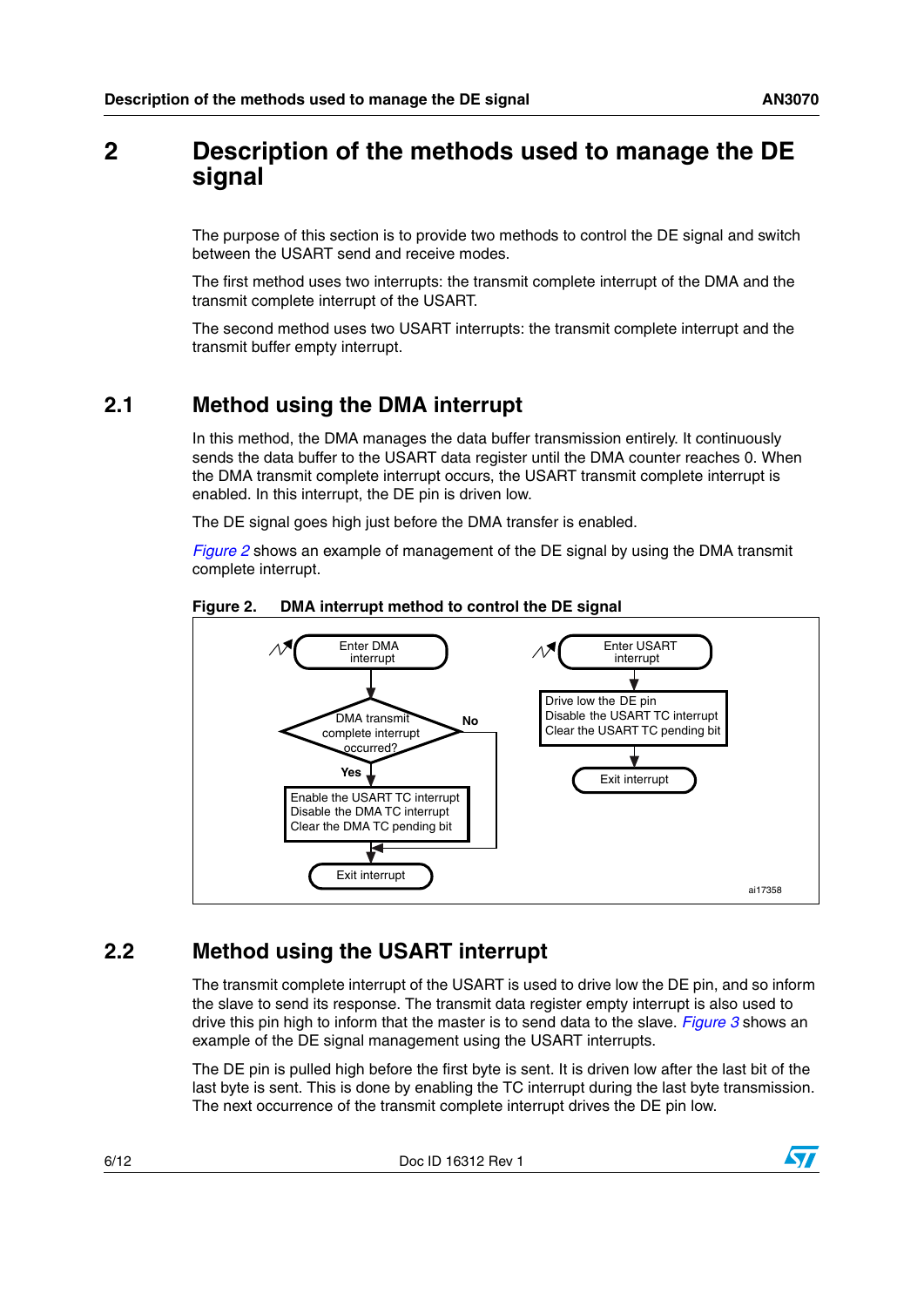

<span id="page-6-0"></span>

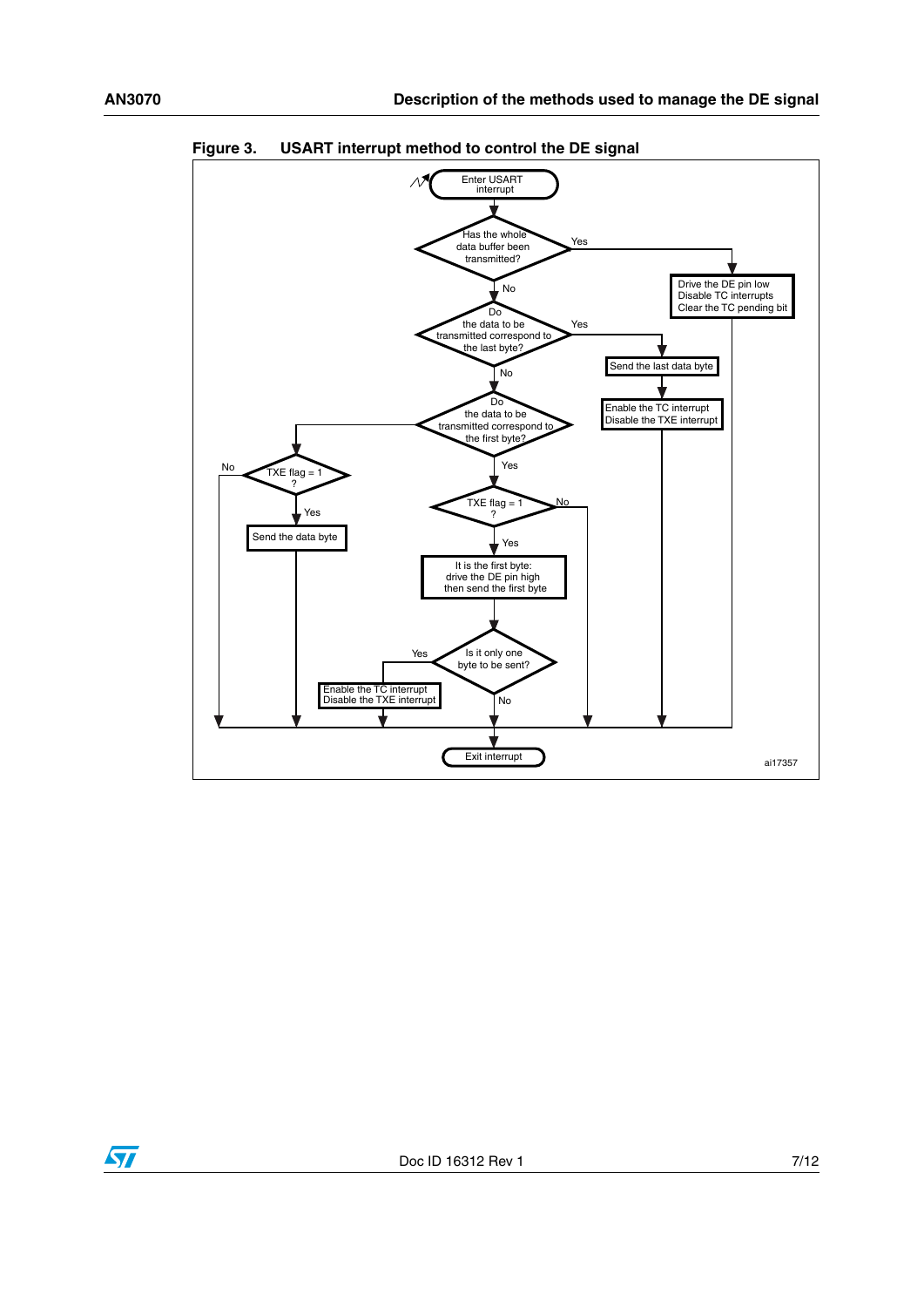## <span id="page-7-0"></span>**3 Measuring the DE signal switching time using the two methods**

This section gives some DE timing measurements using the two previously described methods.

The timing to be measured is the time interval between the end of the stop bit of the last byte and the falling edge of the DE signal. It is measured in CPU clock cycles (refer to *[Figure 4](#page-7-2)*).



<span id="page-7-2"></span>**Figure 4. Zoom in DE signal switching period**

The MCO pin (PA8) is used to output the system clock (CPU clock) in order to measure in CPU cycles the time taken by the DE signal to switch to the low level.

The end of the stop bit is evaluated by measuring the number of CPU clock cycles during a bit time.

This application note is released with two examples of firmware that implement the two previously described methods. Both examples describe the same sequence: drive PC6 high (DE signal), send a buffer of 4 bytes and then drive PC6 low.

The user can select the CPU frequency (72 MHz or 24 MHz) by commenting/uncommenting the following define in the *main.c* files:

#define HCLK\_FREQ\_72MHz

72 MHz is selected by default.

## <span id="page-7-1"></span>**3.1 Measuring the DE signal switching time**

This timing depends on different factors such as the compiler used, the level of optimization or the CPU frequency.

The examples are built with two compilers: Keil™ 4.00 and IAR 5.40. They implement two optimization modes: low optimization and high optimization on timing. The baud rate for transmission is 230400 baud (bit time  $= 4.34 \,\mu s$ ), 1 stop bit.

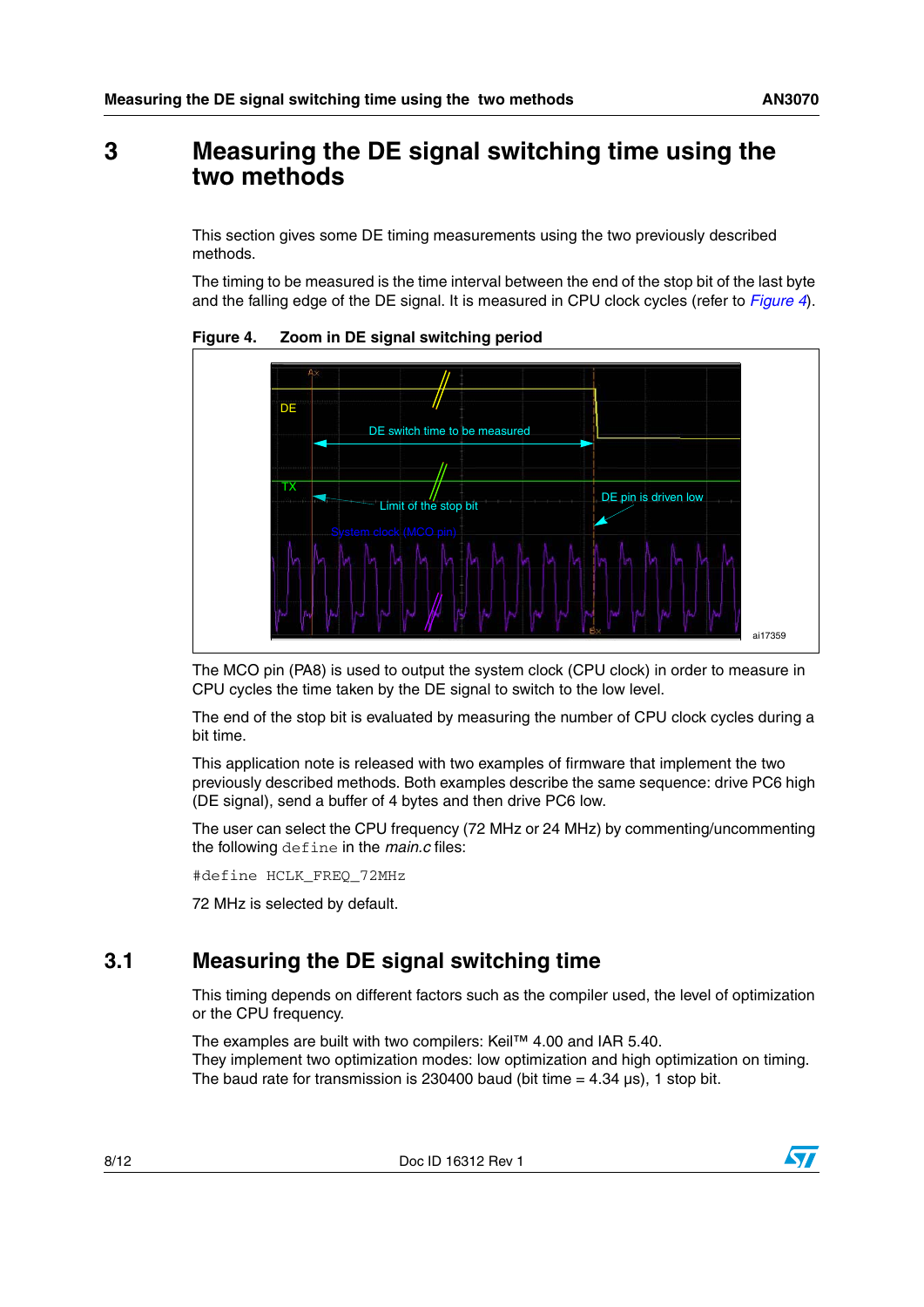#### <span id="page-8-0"></span>**3.1.1 Measuring the DE signal switching time using the DMA interrupt method**

*[Table 1](#page-8-2)* gives the different timings measured at 72 MHz using the DMA interrupt method.

<span id="page-8-2"></span>

| Table 1. |  | Timing measurements of DE switching at 72 MHz |
|----------|--|-----------------------------------------------|
|----------|--|-----------------------------------------------|

| <b>Compiler</b>     | <b>Number of CPU cycles</b> |
|---------------------|-----------------------------|
| IAR 5.40 / Keil 4.0 | about 25                    |

*[Table 2](#page-8-3)* gives the different timings measured at 24 MHz using the DMA interrupt method.

#### <span id="page-8-3"></span>Table 2. **Timing measurements of DE switching at 24 MHz**

| <b>Compiler</b>            | <b>Number of CPU cycles</b> |
|----------------------------|-----------------------------|
| <b>IAR 5.40 / Keil 4.0</b> | about 22                    |

#### <span id="page-8-1"></span>**3.1.2 Measuring the DE signal switching time using the USART interrupt method**

*[Table 3](#page-8-4)* gives the different timings measured at 72 MHz using the USART interrupt method.

#### <span id="page-8-4"></span>Table 3. **Timing measurements of DE switching at 72 MHz**

| <b>Compiler</b>             | Number of CPU cycles |
|-----------------------------|----------------------|
| <b>IIAR 5.40 / Keil 4.0</b> | about 43             |

*[Table 4](#page-8-5)* gives the different timings measured at 24 MHz using the USART interrupt method.

#### <span id="page-8-5"></span>Table 4. **Timing measurements of DE switching at 24 MHz**

| <b>Compiler</b>     | <b>Number of CPU cycles</b> |
|---------------------|-----------------------------|
| IAR 5.40 / Keil 4.0 | about 33                    |

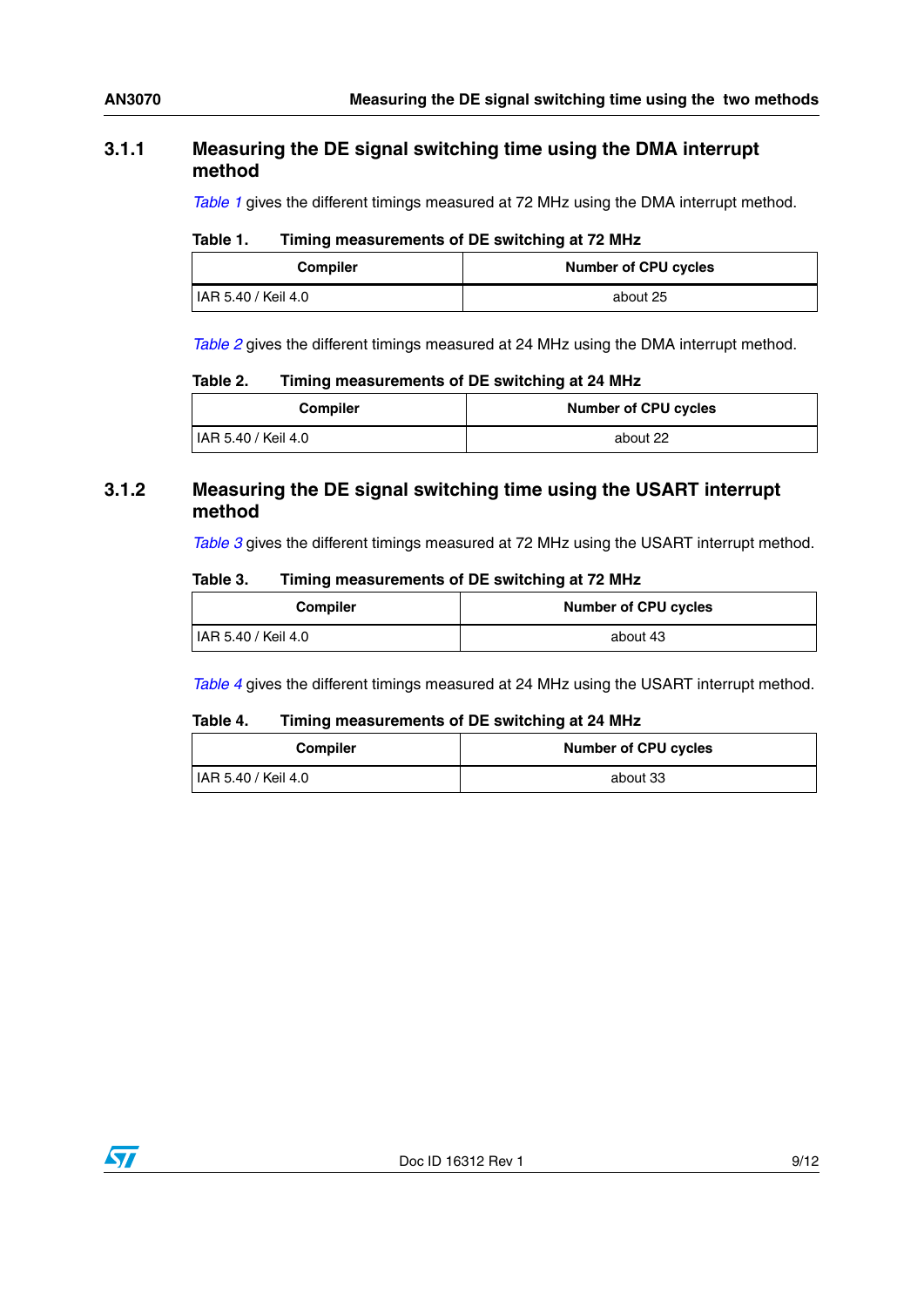## <span id="page-9-0"></span>**4 Conclusion**

This application note presents two methods for managing the DE signal and guaranteeing the timing imposed by the RS-485 & IO-link specifications:

- The first method uses the DMA transmit complete interrupt and the USART transmit complete interrupt. It is easy to implement, and it leaves the CPU free to perform other tasks.
- The second method uses the USART interrupt. It does not require the DMA channel and so, can be implemented while the DMA is not available becaused used for other purposes.

Compared to the USART interrupt method, the DMA interrupt method achieves lower DE signal switching times. So, if DMA is available for data transmission, it is preferable to use it.

The two methods meet the RS-485 & IO-link timing requirement of 230 kbs transfer speed (bit time  $= 4.34 \text{ }\mu\text{s}$ ).

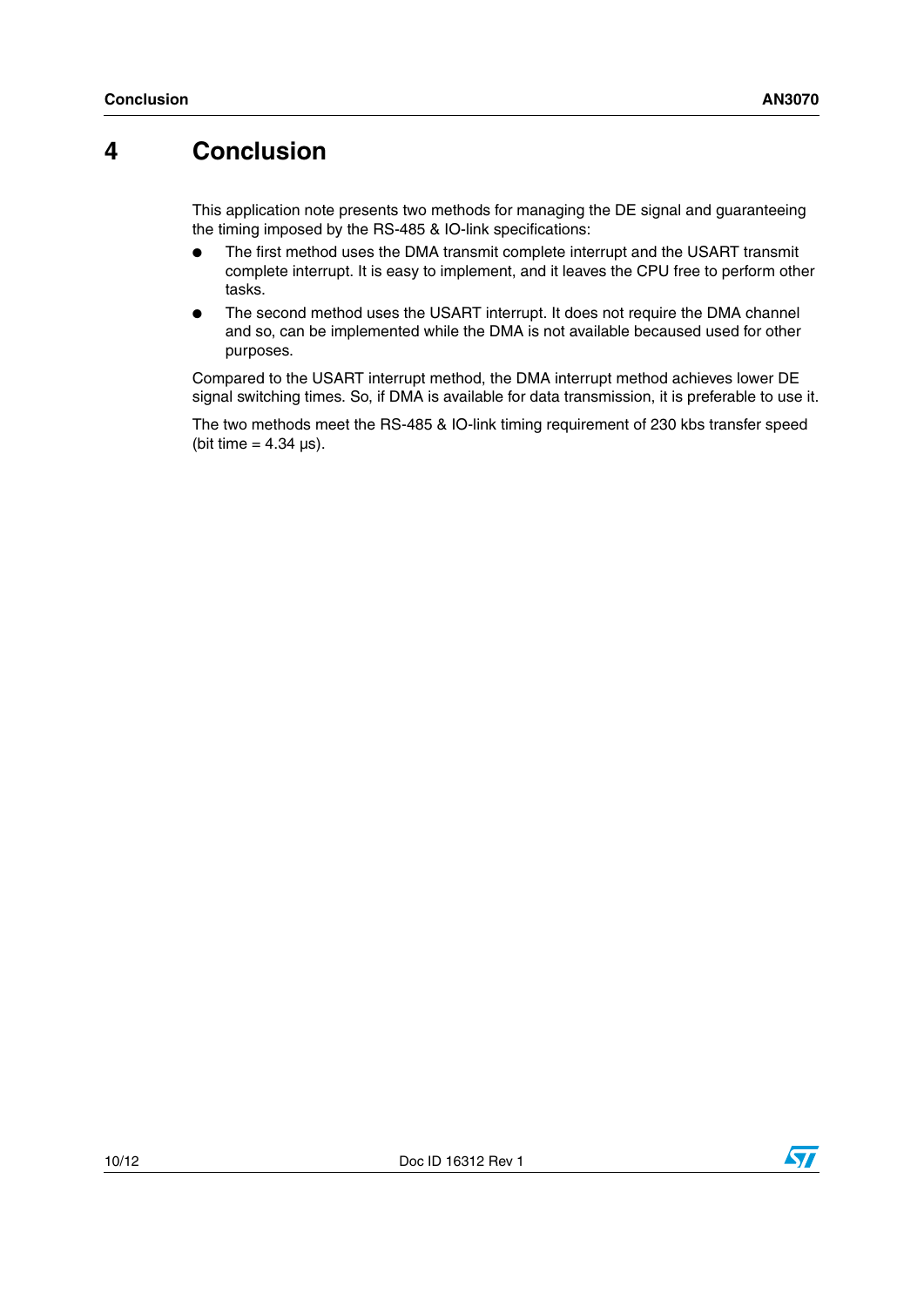# <span id="page-10-0"></span>**5 Revision history**

#### <span id="page-10-1"></span>Table 5. **Document revision history**

| <b>Date</b> | <b>Revision</b> | <b>Changes</b>   |
|-------------|-----------------|------------------|
| 11-Jan-2010 |                 | Initial release. |